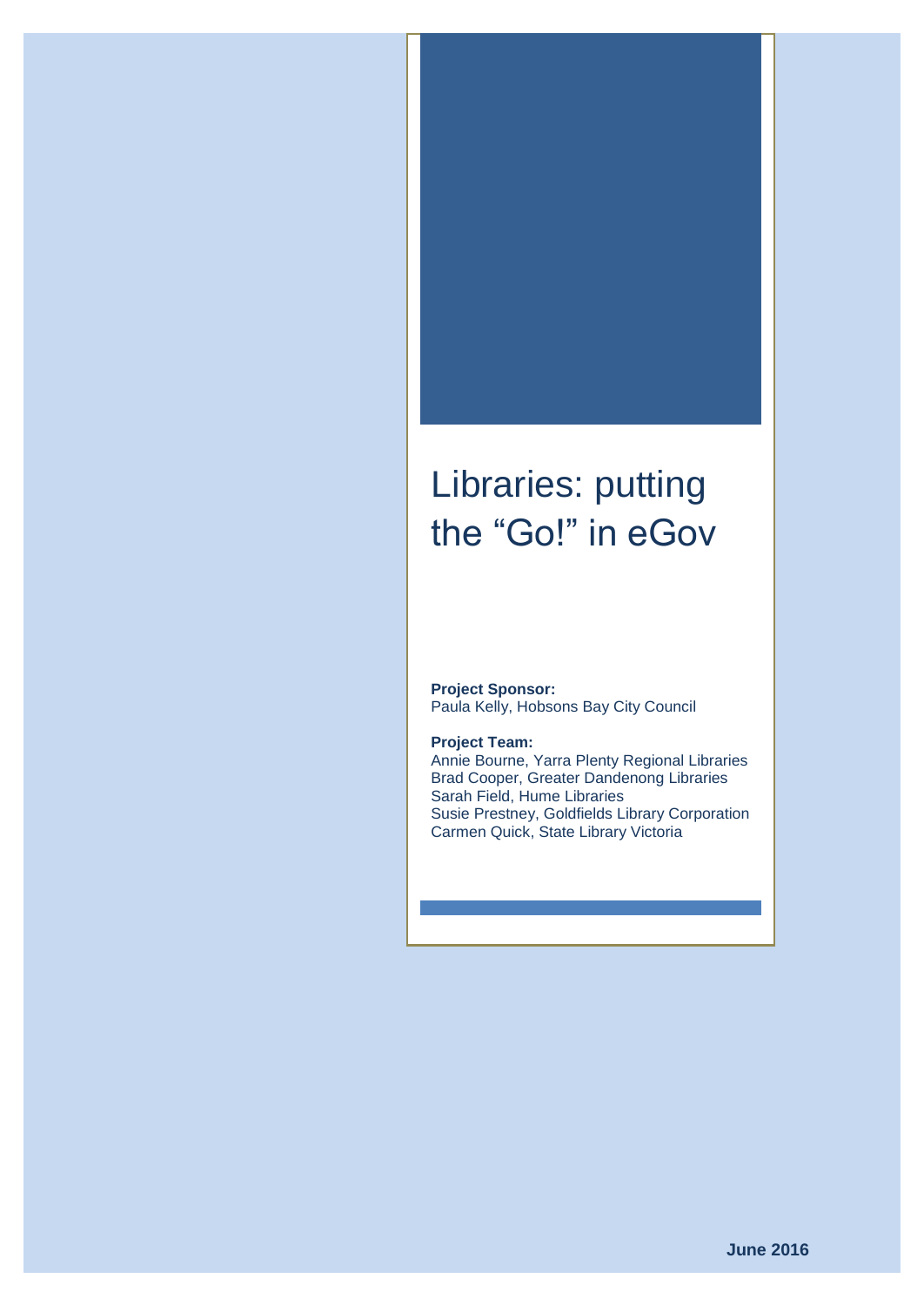## **Table of Contents**

 $\begin{array}{c} \hline \end{array}$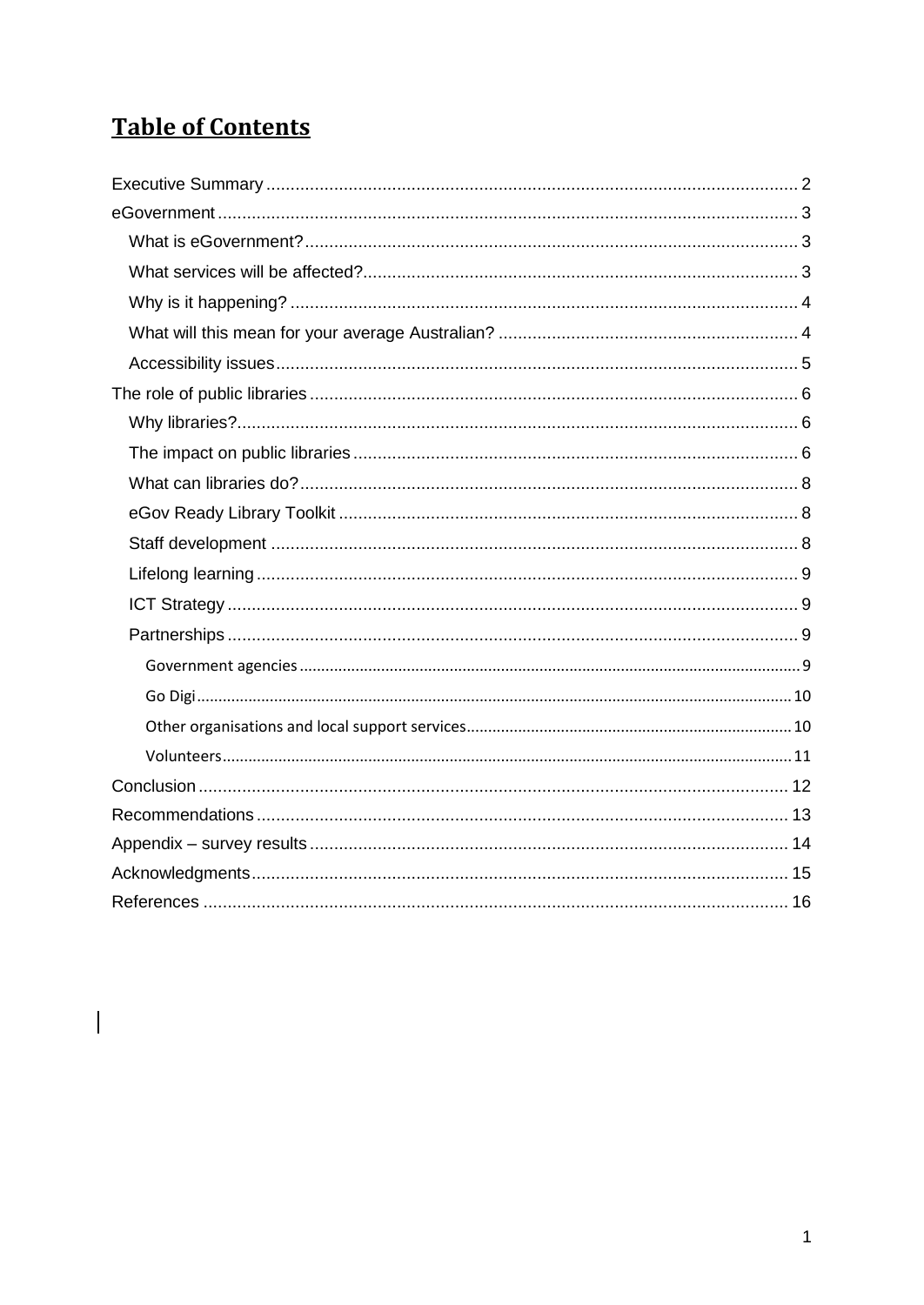## <span id="page-2-0"></span>**Executive Summary**

The Australian Government has committed to providing online services for all high volume federal services by 2017. It is intended that by 2020, 80% of Australian Government service interactions will be performed through a digital channel.

While these changes are expected to create an easier and more efficient service in the long term, a competent level of digital literacy is required to navigate the new systems. Libraries have already experienced increased demand for eGovernment assistance and this is likely to intensify in the lead up to 2017.

The aim of our project is to advocate for libraries as community hubs that can support the public with their eGovernment journey. Our project originated in the State Library Victoria and Public Libraries Victoria Network's 2015 Shared Leadership program, where eGovernment was slated as a current and impending area of importance and concern. In anticipation of the 2017 rollout, our project team has created the eGov Ready Library Toolkit, which public libraries can use to assess their preparedness for dealing with patron demand around eGovernment discovery and interaction. We strongly recommend that all Australian public libraries use this toolkit as the first step in readying themselves for eGovernment.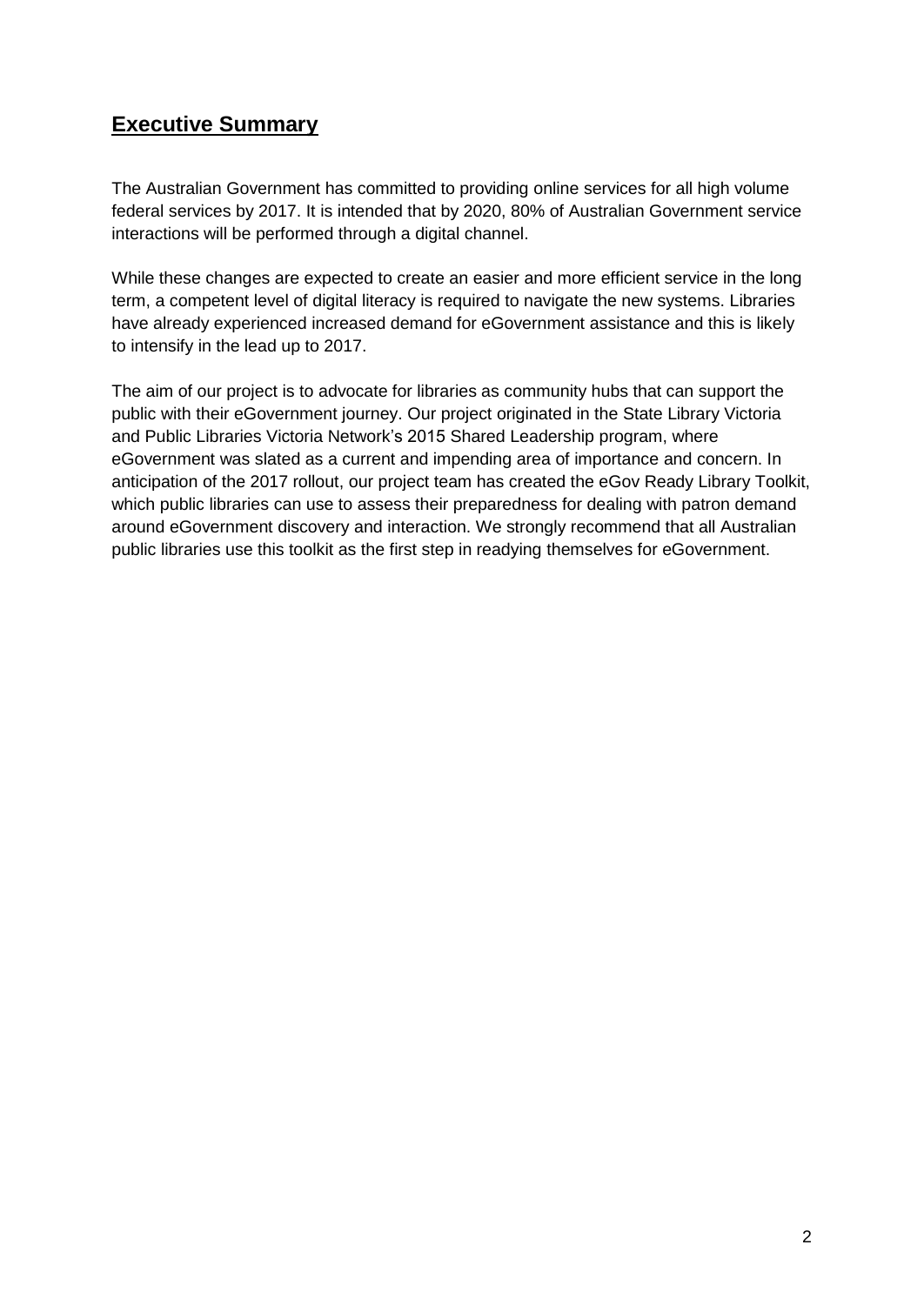## <span id="page-3-0"></span>**eGovernment**

#### <span id="page-3-1"></span>**What is eGovernment?**

Governments world-wide are moving to an eGovernment (eGov) model in which online is the default method for accessing government services and information, and in turn, archiving citizens' personal information. In line with this trend, the Australian Government has committed to providing online services for all high volume federal government services by 2017. By 2020, 80% of Australian Government services interactions are expected to occur through a digital channel<sup>1</sup>. A digital service standard will be enforced, as well as a digital identity framework<sup>2</sup>.

In 2013, the Australian Government launched myGov, a web portal for accessing multiple Australian Government services through one account. MyGov will continue to be developed in the lead up to 2017.

#### <span id="page-3-2"></span>**What services will be affected?**

Australian Government services that have more than 50,000 interactions per year are expected to offer online services. Examples of the types of services include but are not limited to:

- Medicare
- Centrelink
- Australian Taxation Office
- Australian Job Search
- Personally Controlled eHealth Record
- My Aged Care
- Child Support

-

- Department of Veteran Affairs
- National Disability Insurance Scheme

The myGov portal is also now available to state and territory governments. The Victorian Government has signed up as a member and various Victorian Government services are expected to be added to myGov in the near future<sup>3</sup>.

<sup>1</sup> National Information and Communications Technology Australia *New models for Digital Government: The role of service brokers in driving innovation* November 2014 [https://www.nicta.com.au/content/uploads/2015/02/2014-NewmodelsforDigitalGovernment.pdf,](https://www.nicta.com.au/content/uploads/2015/02/2014-NewmodelsforDigitalGovernment.pdf)  $\overline{accessed November 6<sup>th</sup> 2015}$ 

<sup>2</sup> 'Digital Service Standard' *Digital Transformation Office website* [https://www.dto.gov.au/standard,](https://www.dto.gov.au/standard) accessed September 30<sup>th</sup> 2015

<sup>&</sup>lt;sup>3</sup> Cowan, Paris, 'Victoria jumps on board with myGov' IT news May 21<sup>st</sup> 2014 [http://www.itnews.com.au/news/victoria-jumps-on-board-with-mygov-385974,](http://www.itnews.com.au/news/victoria-jumps-on-board-with-mygov-385974) accessed November  $\frac{100 \text{ m}}{20^{\text{th}}}$  2015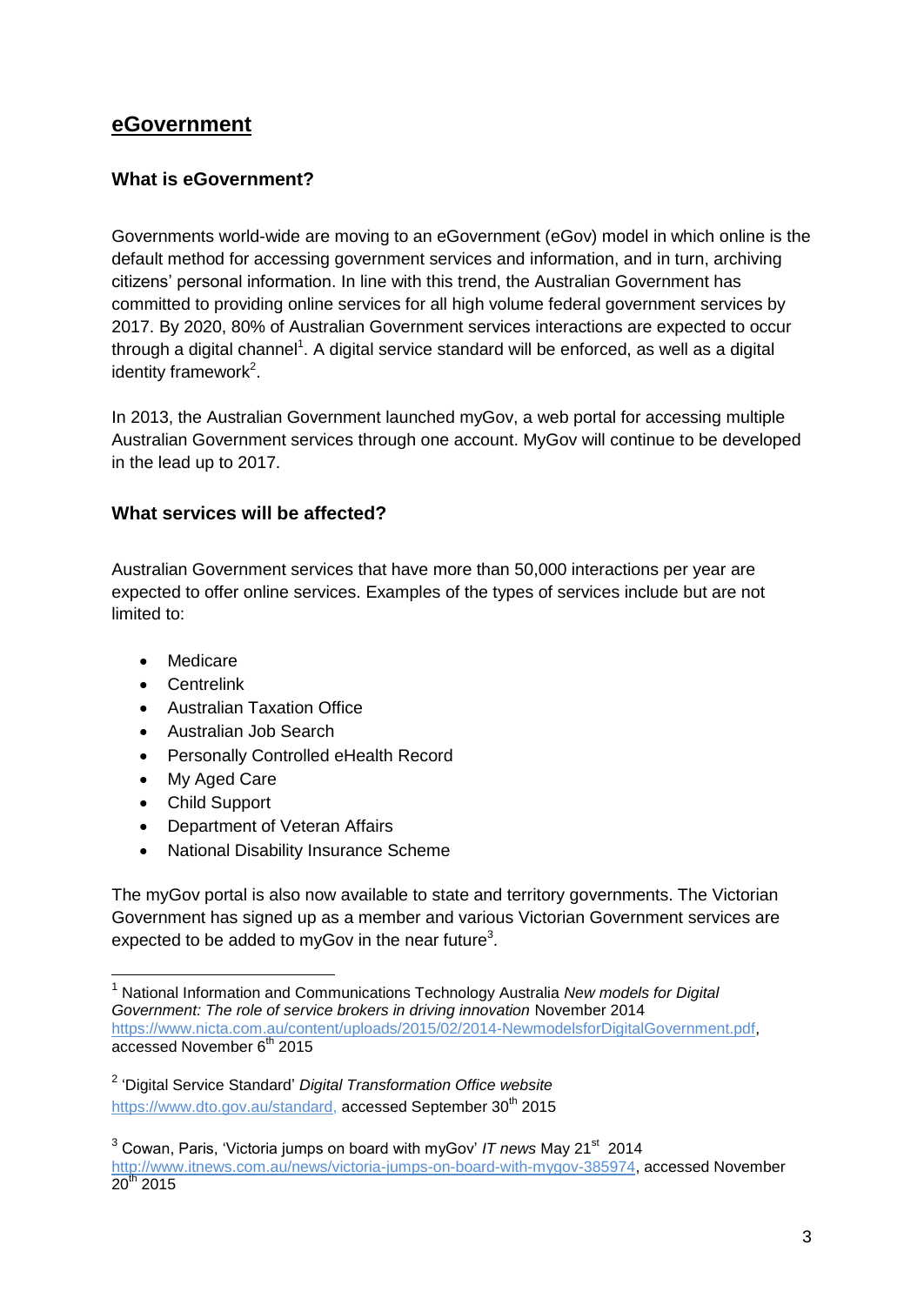#### <span id="page-4-0"></span>**Why is it happening?**

-

The coalition's election promise was to turn Australia into an eGovernment and digital economy<sup>4</sup>. By standardising government services and making them available online, the government aims to provide a more efficient, easier and cost saving service.

Customer service interactions can be incredibly expensive for providers, especially when we consider the increased level of training and skillset required by employees in these roles. The *Auditor-General ANAO Report No.37 2014–15<sup>5</sup>* estimated that an average customer phone call at Centrelink cost approximately \$16 per call in 2013. The Australian Taxation Office was even higher, with the average cost of calls handled by their Customer Service and Solutions BSL calculated at \$22.35 in 2013-14<sup>6</sup>. Face to face interactions are also expensive. The average cost of a face to face government service transaction was estimated at \$16.90 by Deloitte Access Economics in 2015<sup>7</sup>.

With the eventual decrease of face to face, phone and postal transactions, the overall net benefit of eGovernment has been estimated at \$20.5 billion<sup>8</sup>. It is therefore in the government's economic interest to invest in online service options.

#### <span id="page-4-1"></span>**What will this mean for your average Australian?**

In a matter of a few years, public-government interaction will default to an online environment. While traditional face-to-face, phone and postal services will still exist, it is expected that their use will be actively discouraged by government service providers.

The government also plans to replace physical concession and health care cards with digital

6 Australian National Audit Office *The Auditor-General ANAO Report No.7 2014–15 Performance Audit. Administration of Contact Centres / Australian Taxation Office.*  [http://www.anao.gov.au/~/media/Files/Audit%20Reports/2014%202015/Report%207/AuditReport\\_201](http://www.anao.gov.au/~/media/Files/Audit%20Reports/2014%202015/Report%207/AuditReport_2014-2015_7.pdf) 4-2015 7.pdf, accessed 20<sup>th</sup> October, 2015

<sup>7</sup> Deloitte Access Economics (commissioned by Adobe) *Digital government transformation* 2015 [http://www2.deloitte.com/content/dam/Deloitte/au/Documents/Economics/deloitte-au-economics](http://www2.deloitte.com/content/dam/Deloitte/au/Documents/Economics/deloitte-au-economics-digital-government-transformation-230715.pdf)[digital-government-transformation-230715.pdf,](http://www2.deloitte.com/content/dam/Deloitte/au/Documents/Economics/deloitte-au-economics-digital-government-transformation-230715.pdf) accessed 23<sup>rd</sup> November 2015

<sup>4</sup> The Australian Liberal Party *The Coalition Policy for E-Government and the Digital Economy*, August 2013 [http://www.malcolmturnbull.com.au/assets/Coalitions\\_Policy\\_for\\_E-](http://www.malcolmturnbull.com.au/assets/Coalitions_Policy_for_E-Government_and_the_Digital_Economy_%282%29.pdf)[Government\\_and\\_the\\_Digital\\_Economy\\_%282%29.pdf](http://www.malcolmturnbull.com.au/assets/Coalitions_Policy_for_E-Government_and_the_Digital_Economy_%282%29.pdf), accessed August 30<sup>th</sup>, 2015

<sup>5</sup> Australian National Audit Office *The Auditor-General ANAO Report No.37 2014–15 Performance Audit. Management of Smart Centres' Centrelink Telephone Services. Department of Human Services* [http://www.anao.gov.au/~/media/Files/Audit%20Reports/2014%202015/Report%2037/AuditReport\\_%](http://www.anao.gov.au/~/media/Files/Audit%20Reports/2014%202015/Report%2037/AuditReport_%202014-2015_37.pdf) [202014-2015\\_37.pdf,](http://www.anao.gov.au/~/media/Files/Audit%20Reports/2014%202015/Report%2037/AuditReport_%202014-2015_37.pdf) accessed October 20<sup>th</sup> 2015

<sup>8</sup> Deloitte Access Economics (commissioned by Adobe) *Digital government transformation (2015)* [http://www2.deloitte.com/content/dam/Deloitte/au/Documents/Economics/deloitte-au-economics](http://www2.deloitte.com/content/dam/Deloitte/au/Documents/Economics/deloitte-au-economics-digital-government-transformation-230715.pdf)[digital-government-transformation-230715.pdf,](http://www2.deloitte.com/content/dam/Deloitte/au/Documents/Economics/deloitte-au-economics-digital-government-transformation-230715.pdf) accessed 23<sup>rd</sup> November 2015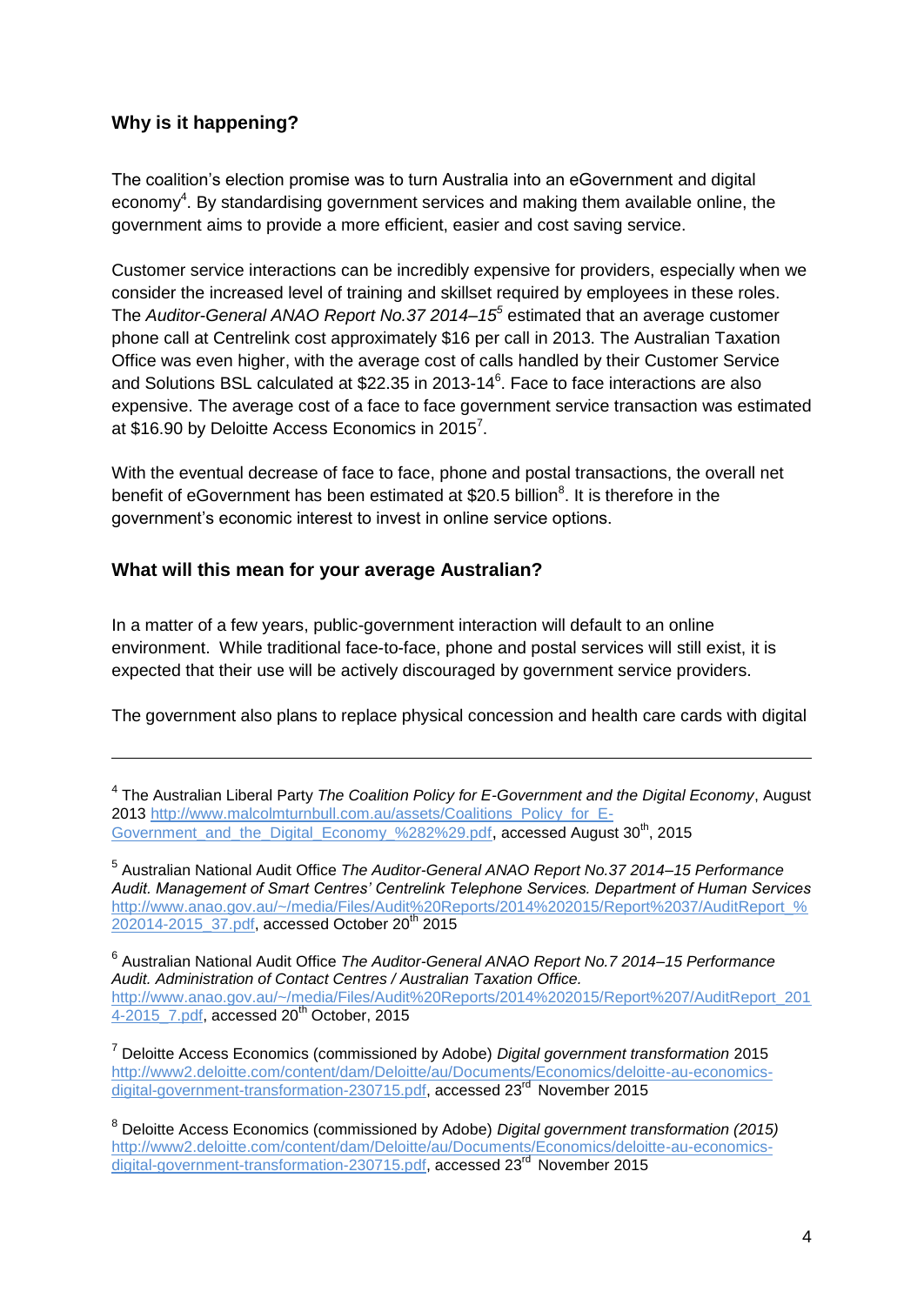versions. Although there will be some exceptions, the majority of Australians will be expected to use digital cards in the future $9$ .

At a basic level, most users will need to register for a myGov account and have an email address. A smartphone or a tablet will be needed to access mobile apps as well as digital health care and concession cards. To use the online systems, users will need to have a competent level of digital literacy.

#### <span id="page-5-0"></span>**Accessibility issues**

Although the eGov rollout is aimed at making government services easier and more efficient, a reasonable level of digital literacy is required to navigate the new systems. *The Household Use of Information Technology, Australia, 2012-13 survey<sup>10</sup>* showed that only 83% of people aged over 15 were internet users in Australia. Age, income and educational background affected the likelihood of internet use. With online interaction heavily encouraged by government service providers, users with little to no digital literacy skills are likely to struggle to access government services in the future.

Even for the 'digital literate', usability is an issue as evidenced by the litany of stories featured in the media since the launch of myGov. Many users are losing confidence in the system following reported site crashes, software failures and compromised security<sup>11</sup>.

-

<sup>&</sup>lt;sup>9</sup> Department of Human Services Digital Information Night, 30<sup>th</sup> September 2015, Footscray Service Centre.

<sup>10</sup> Australian Bureau of Statistics *The Household Use of Information Technology, Australia, 2012-13 survey* [http://www.abs.gov.au/ausstats/abs@.nsf/Lookup/8146.0Chapter32012-13,](http://www.abs.gov.au/ausstats/abs@.nsf/Lookup/8146.0Chapter32012-13) accessed on September 2<sup>nd</sup> 2015

 $11$  Various media reports are listed in the bibliography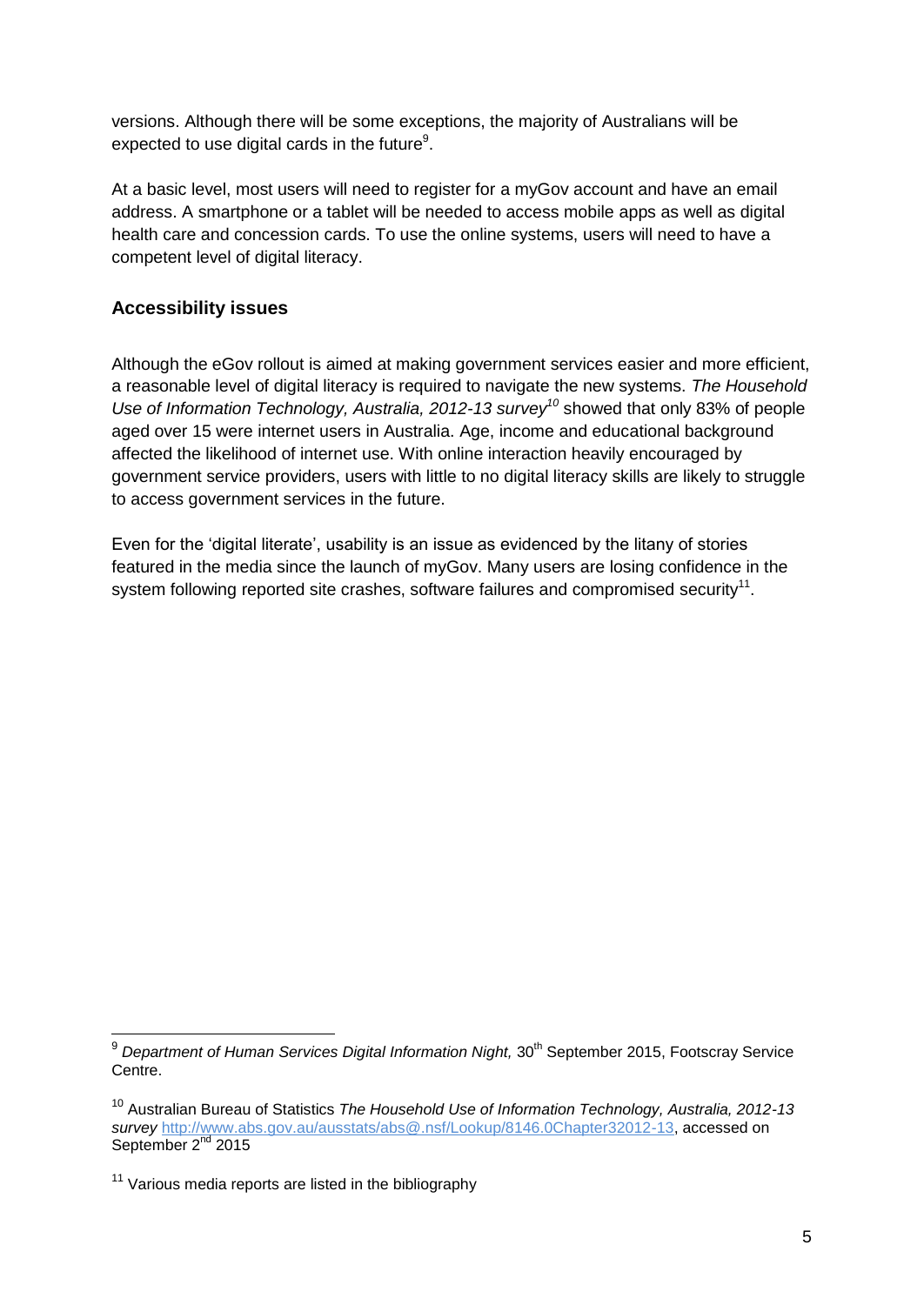## <span id="page-6-0"></span>**The role of public libraries**

#### <span id="page-6-1"></span>**Why libraries?**

In 2004, the NSW Public Libraries Network Research Committee published the report *Egovernment: Issues and Implications for Public Libraries<sup>12</sup> .* This report suggested two distinct but important reasons as to why libraries should be involved with eGovernment.

*1. Libraries are government funded and already provide e-services. It is a natural extension therefore to assist the public with eGovernment.*

*2. Some public libraries are already combined with local council services. Libraries are already beginning to move beyond the role of offering traditional 'library' services.*

Another important and valid reason is simply that there is a community need. As libraries, we are committed to addressing the changing needs of our users and eGov services should be no exception. This reasoning is supported by the 4th recommendation in the *Victorian Public Libraries 2030 Strategic Framework*.

*"Phase in relevant service and program initiatives over time according to the community's changing information, content and literacy needs"<sup>13</sup>*

#### <span id="page-6-2"></span>**The impact on public libraries**

-

Public library staff are reporting increased demand for patron assistance to access eGov information and services.

In October 2015, our project team conducted two surveys for Victorian public library staff to assess the level of impact eGov has already had on their workload. The first survey targeted general public library staff and the second, executive library managers. The surveys were developed prior to the launch of, but mirror the content of the ALIA proposal *The impact of egovernment on Australian public libraries: a report of the ALIA<sup>14</sup> .* The survey for staff received 317 responses across a wide distribution of Victorian public library services. The survey for executives received 18 responses, from senior library managers across Victoria.

<sup>12</sup> Jennifer Berryman for the Public Library Network Research Committee *Egovernment: Issues and Implications for Public Libraries. A report on trends and themes in the literature*, March 2004. [http://www.sl.nsw.gov.au/services/public\\_libraries/docs/egov\\_issues\\_implications\\_pln.pdf,](http://www.sl.nsw.gov.au/services/public_libraries/docs/egov_issues_implications_pln.pdf) accessed September 30<sup>th</sup> 2015

<sup>&</sup>lt;sup>13</sup> State Library of Victoria *Victorian Public Libraries 2030 Strategic Framework*, 19<sup>th</sup> June 2013 [http://www.plvn.net.au/sites/default/files/20130527%20FINAL%20VPL2030%20Full%20Report\\_web.p](http://www.plvn.net.au/sites/default/files/20130527%20FINAL%20VPL2030%20Full%20Report_web.pdf) [df,](http://www.plvn.net.au/sites/default/files/20130527%20FINAL%20VPL2030%20Full%20Report_web.pdf) accessed October 30<sup>th</sup> 2015.

<sup>14</sup> Australian Public Library Alliance *The impact of egovernment on Australian public libraries: a report of the ALIA* (2015 Proposal)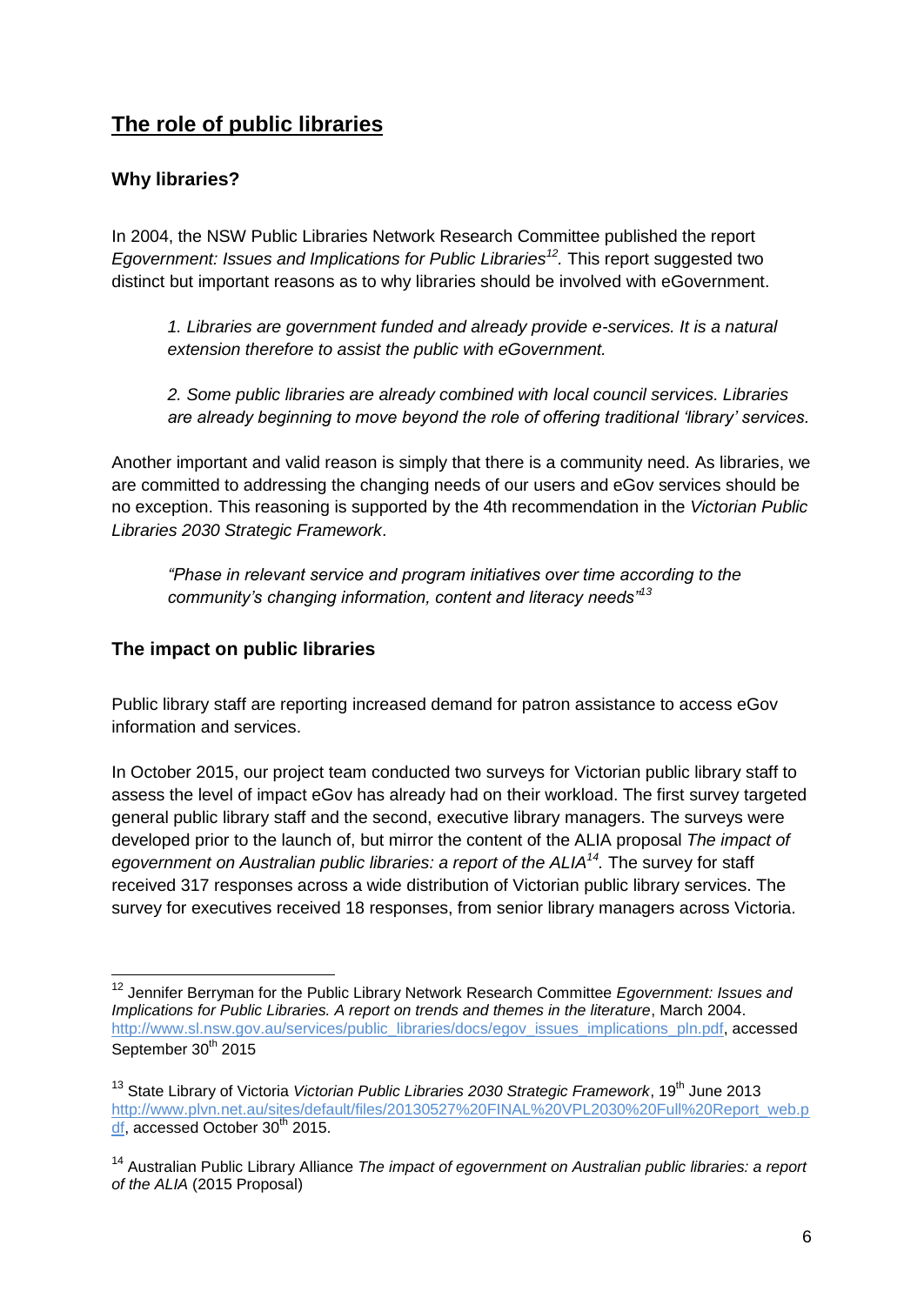92.06% of Victorian public library staff reported an increase in the time spent with patrons to find, use and respond to eGov information in the last three years.



 *Survey to staff: Demand on public libraries to provide access to and navigate e-government services survey*

Centrelink services and information rated the highest, with 82.2% of library staff reporting an increase in demand for assistance. 80.3% reported an increase for the Department of Justice (including police and working with children checks) and 76.4% reported an increase with passport applications.



 *Survey to staff: Demand on public libraries to provide access to and navigate e-government services survey*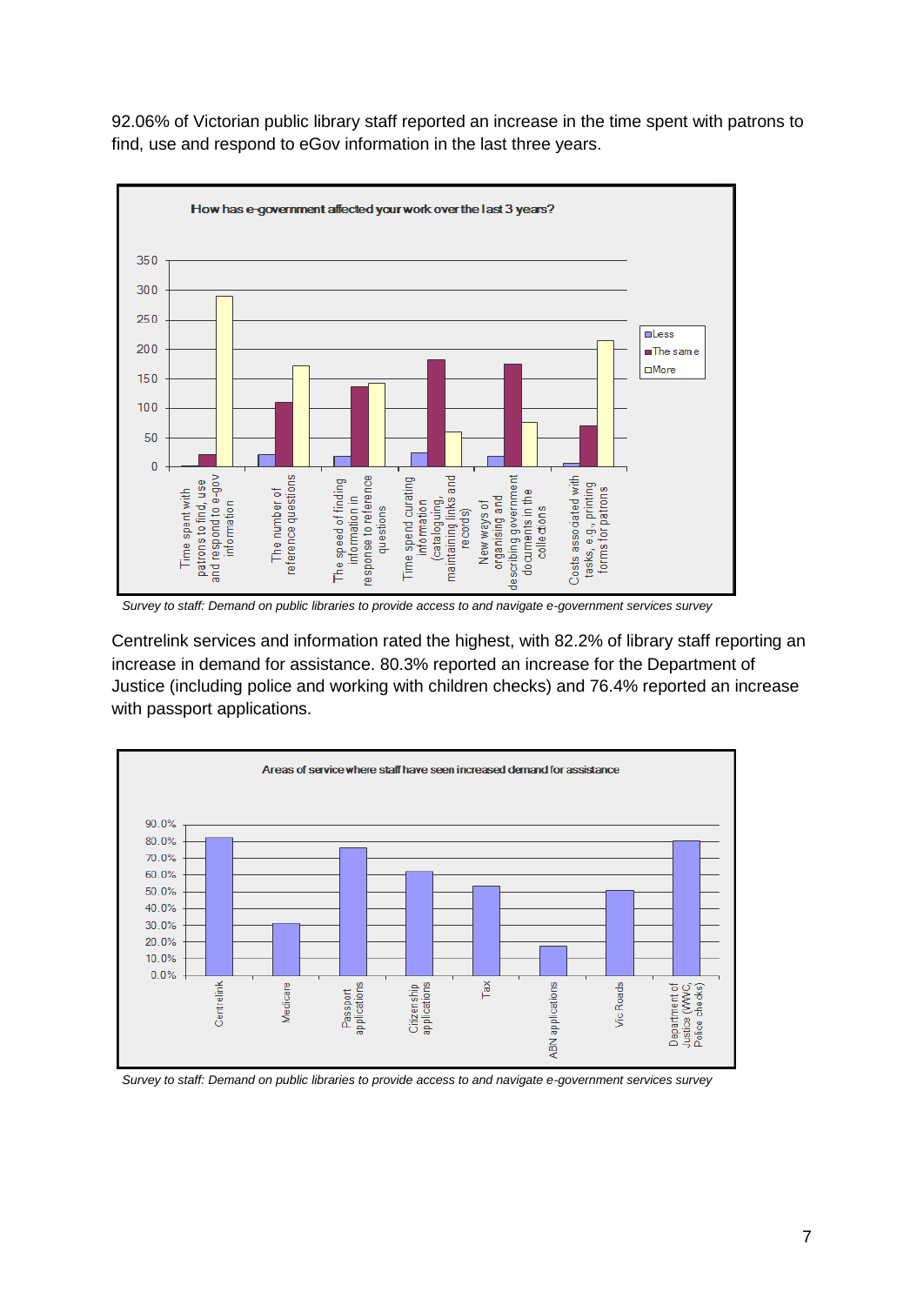#### <span id="page-8-0"></span>**What can libraries do?**

There are a number of ways libraries can assist their users to access eGov information and services.

#### <span id="page-8-1"></span>**eGov Ready Library Toolkit**

In November 2015, our project team launched the eGov Ready Library Toolkit, which was created in consultation with Cube Group. The toolkit was created after analysing the results of our surveys investigating the *Demand on public libraries to provide access to and navigate e-government services*. To avoid reinventing the wheel, we used the Edge Toolkit<sup>15</sup> (an assessment tool used to evaluate technology use in public libraries) as a template, then amended and added content relevant to eGovernment.

The eGov Ready Library Toolkit offers public libraries a 'traffic light' rated diagnostic tool that evaluates their eGovernment readiness and links directly to practical ideas for improvement across all platforms: ICT, programs, partnerships, community engagement and staff development.

We highly recommend that all Australian public library services download and complete the toolkit as the first step in preparing their libraries for eGovernment readiness. The eGov Ready Library Tookit can be downloaded from the Public Libraries Victoria Network (PLVN) website at

<span id="page-8-2"></span><http://www.plvn.net.au/sites/default/files/eGov%20Ready%20Library%20Toolkit.xlsx>

#### **Staff development**

-

Our *Survey to staff: Demand on public libraries to provide access to and navigate egovernment services* shows the so far frustrating experience of frontline library staff. Only 16.3% of staff surveyed believed that patron discovery and interactivity with government information, forms and records is easy. Perhaps more importantly, only 17.72% of library staff agreed that they have the training they need to handle eGovernment inquiries.

As a starting point, we recommend upskilling all customer service library staff (including library officers, library technicians, librarians…etc) in digital literacy, and welcome initiatives in this regard such as the State Library Victoria's *Jump Start program*, a digital literacy course which is currently rolling out to Victorian public library staff.

Beyond this, familiarity with the different government services, websites and apps will be essential knowledge for all frontline library staff in the future.

<sup>15</sup> Urban Libraries Council, *Edge Toolkit* [http://www.libraryedge.org/toolkit,](http://www.libraryedge.org/toolkit) accessed on 7<sup>th</sup> August 2015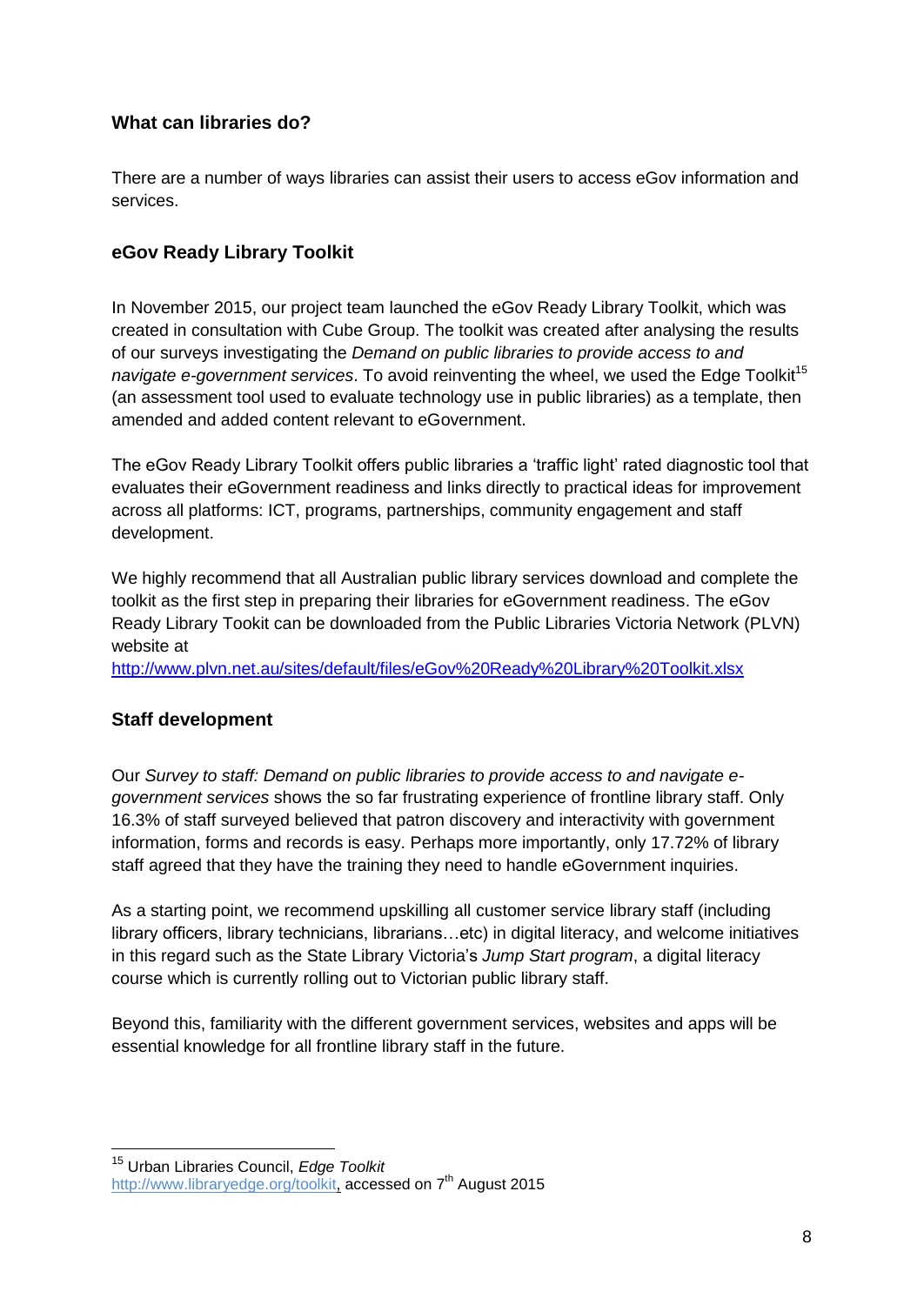#### <span id="page-9-0"></span>**Lifelong learning**

Digital literacy training to improve the digital literacy skills of the community will be integral to tackling the problems arising from eGov. Public library services that don't already run extensive digital literacy training should consider delivering training in areas such as:

- basic computer skills
- internet searching
- setting up an email account
- tablet/iPad training
- apps on mobile devices

## <span id="page-9-1"></span>**ICT Strategy**

In our survey to executive library managers, only 27.87% reported that they had considered eGov as part of their ICT strategy. When considering public accessibility of eGov services, the security and privacy of personal data in shared public and Wi-Fi environments is very concerning. When accessing eGovernment services from home, the onus is on the individual to ensure they are submitting information over a secure network. However, when eGovernment services are accessed through a public library, the library has a responsibility to ensure that the network and hardware they provide is safe and secure. We recommend that all Australian public libraries take eGov into consideration when developing their ICT strategy.

#### <span id="page-9-2"></span>**Partnerships**

While libraries are in the perfect position to assist users to access eGov information and services it is only through partnerships with government agencies and community organisations that libraries can increase the reach and effectiveness of their services in relation to eGov service provision.

#### <span id="page-9-3"></span>**Government agencies**

By establishing partnerships with government agencies, libraries can extend the type of services they offer. We have seen examples of this working successfully in libraries throughout Australia.

For example, at a local level, some Centrelink branches have established partnerships with local libraries, either through their own initiative or through the initiative of the local library. One example of this can be seen at the Boronia Library, who has hosted myGov training sessions for their users, run by staff at their local Centrelink office.

In the lead up to the 2016 Federal election, the Australian Electoral Commission (AEC) has partnered with several public libraries to run electoral information sessions in areas which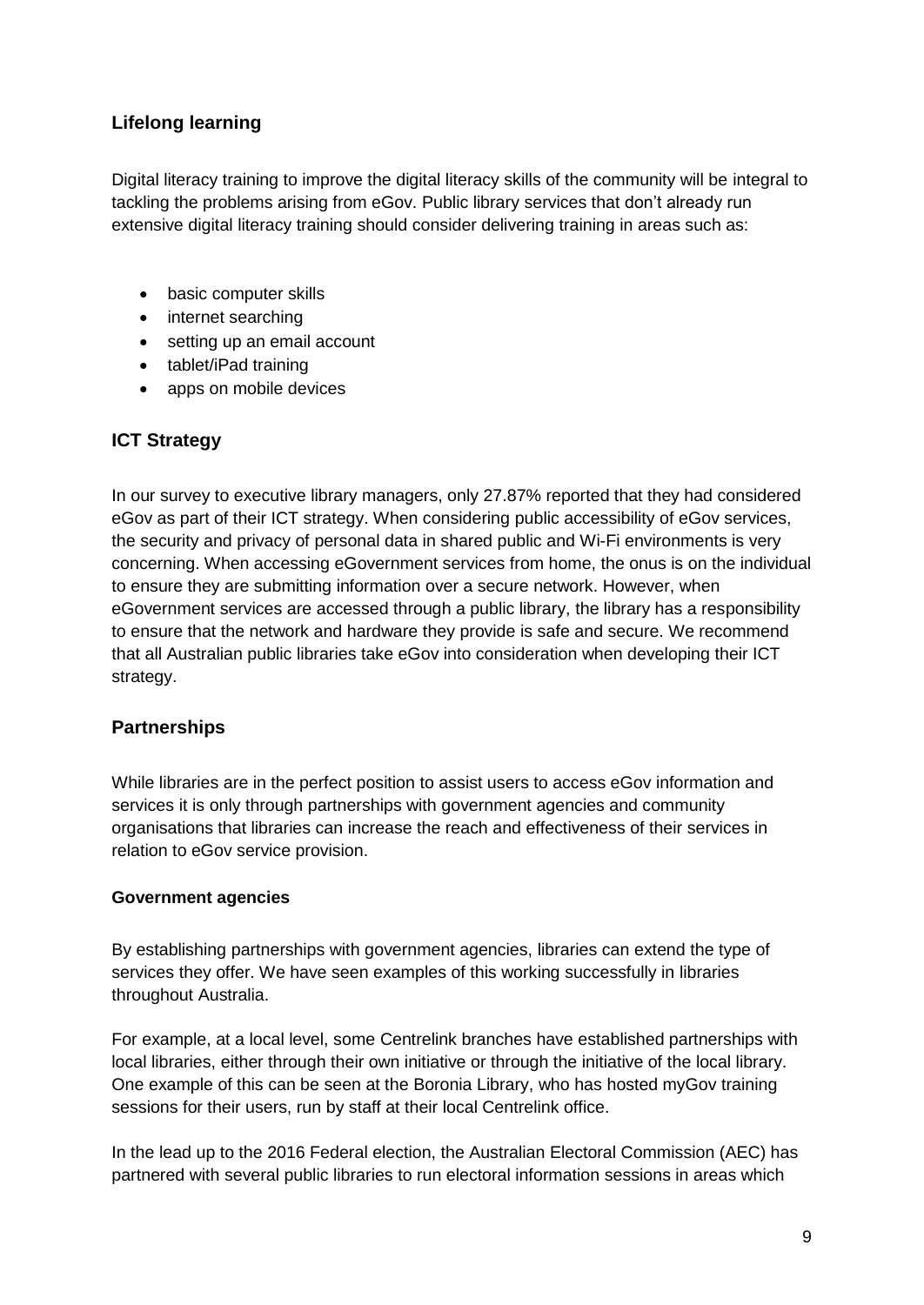have recorded high informal voting. Libraries based in electorates that qualify have been invited to apply for funding grants. Those that are successful will run sessions with material provided by the AEC.

The Australian Bureau of Statistics has traditionally had a good relationship with libraries and this has been further cultivated in the lead up to the 2016 Australian Census. In preparation for the census, the Assistant Director of the ABS' Victorian Regional Management Unit, presented at the Public Libraries Victoria Network (PLVN) meeting in March of this year. The ABS has also distributed to Victorian libraries, a list of the technical requirements necessary for online census submission. They have also liaised directly with some libraries to ensure their systems are compatible with the online census requirements.

Other government agencies may also be willing to provide information or training sessions to library staff and members of the public. Depending on the needs of the customer base, sessions focused on myGov, myTax, Centrelink or Medicare services may be of interest to library users.

From our research, it appears that many government agencies are unaware of the potential to partner with public libraries. Libraries have venues for classes, the trust of the community, provide incredible reach and are experienced in delivering lifelong learning sessions. We hope that with increased advocacy by the Australian library sector, government agencies will realise the potential that partnerships with libraries can provide.

#### <span id="page-10-0"></span>**Go Digi**

Infoxchange and Australia Post have recently teamed up to create Go Digi, a national digital literacy program that will run for the next four years. To raise awareness, Go Digi have declared 2016 the National Year of Digital Inclusion and next year a variety of digital literacy events will take place.

Go Digi are currently seeking network partners to help them improve digital literacy across Australia. They have created an online learning platform that hosts learning guides and other support material. Libraries can advertise their digital literacy classes through this website, encourage staff and members of the public to become mentors and promote Go Digi to those in need of training. There is also potential for further collaboration.

Many library services have already signed up to be a network partner with Go Digi, including Eastern Regional Libraries, Bayside Library Service and Hume Libraries. Libraries can sign up as a Go Digi network partner through the Go Digi website at<https://www.godigi.org.au/>

#### <span id="page-10-1"></span>**Other organisations and local support services**

Community and welfare organisations, as well as local support services should also be considered as potential partners. eGov has not only affected libraries, other organisations are also approached by their users for assistance navigating these systems.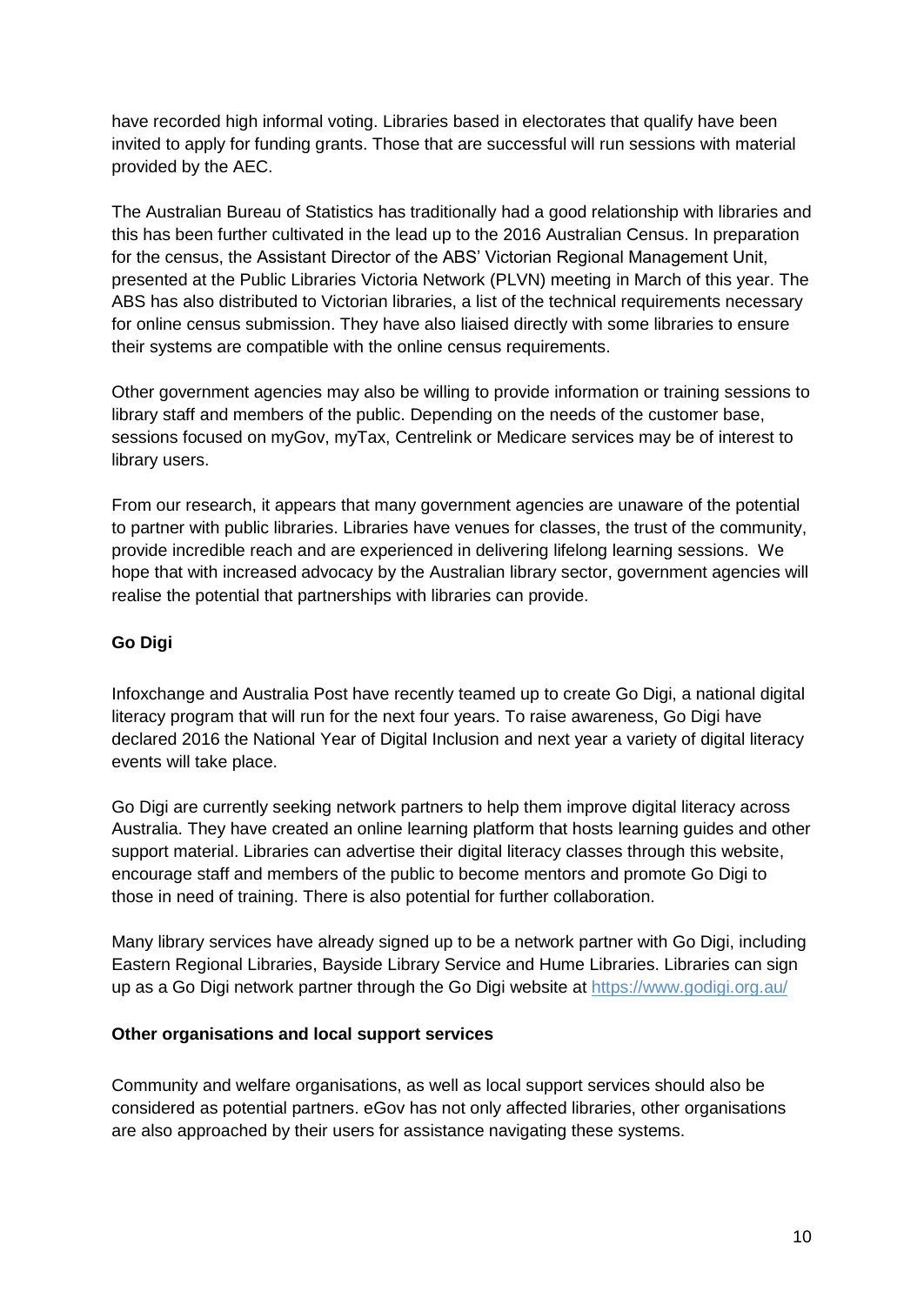The Women's Information and Referral Exchange Inc. (WIRE) hosted two information sessions run by the Department of Human services in 2015. WIRE are also assisting their clients on a one-on-one basis to access eGov information and services.

It stands to reason that other organisations and support services are also assisting their clients in a similar fashion. We recommend that libraries get in contact with local organisations and support services and brainstorm together how they can address the eGov needs of their community.

#### <span id="page-11-0"></span>**Volunteers**

Volunteers can also provide assistance with eGov to library users. One idea is to recruit volunteer mentors who can provide one-on-one assistance to members of the public who struggle with digital literacy. Another example, can be seen at Hume City Council, who has signed up to be a Tax Help Centre. Sessions are available to be booked with accredited volunteers, organised through the Australian Taxation Office, to assist members of the public to submit an online tax return.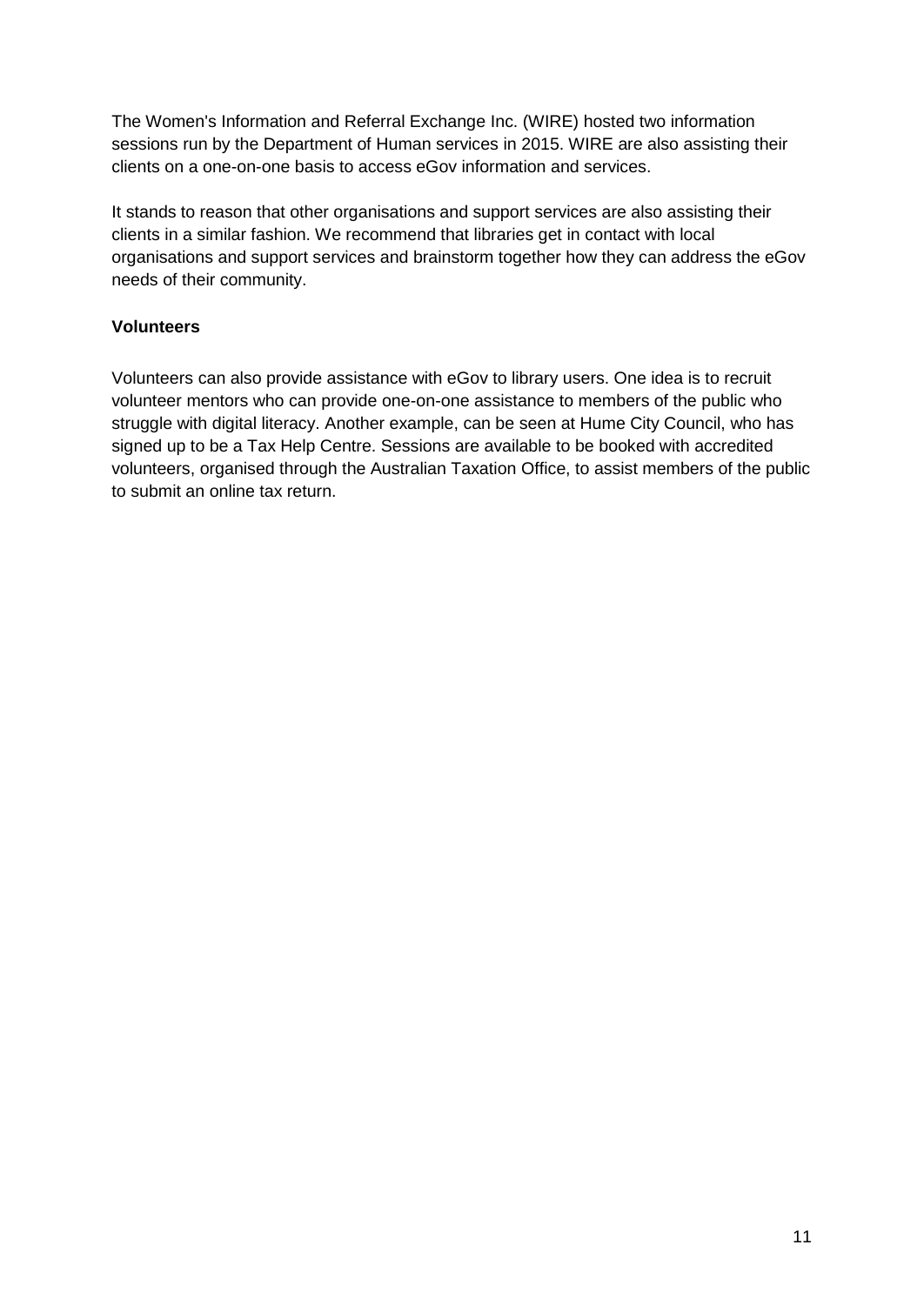## <span id="page-12-0"></span>**Conclusion**

The 2017 eGovernment rollout has already increased demand for eGovernment assistance in libraries across Australia. In order to tackle the difficulties arising from eGovernment, libraries will need to take steps to appropriately support their community.

Digital literacy training for library staff and the public will play an integral part of success. Partnering with government agencies, Go Digi and other organisations will increase the effectiveness and reach of library services. The ICT policy and setup of libraries will also be a key factor to consider.

We highly recommend that all Australian public library services download and complete the eGov Ready Library Toolkit as the first step in preparing for eGovernment readiness. The Toolkit offers public libraries a 'traffic light' rated diagnostic tool, the results of which link directly to practical ideas for suggested areas of improvement across all platforms.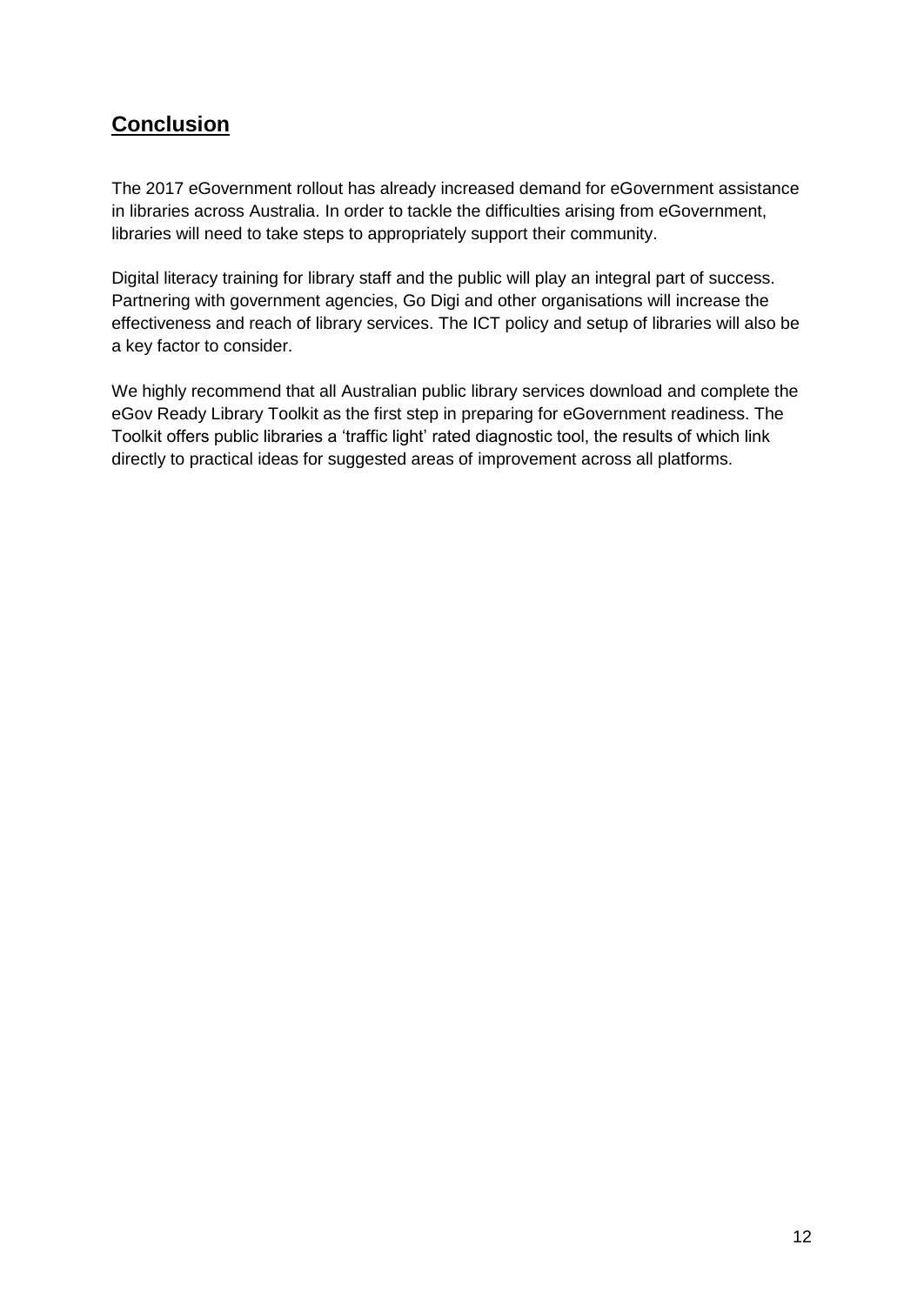## <span id="page-13-0"></span>**Recommendations**

We recommend that all public library services in Australia:

- Use the eGovernment toolkit to assess their eGovernment readiness and help prepare themselves for the 2017 rollout.
- Support upskilling of front line staff to learn and train in eGovernment services and digital literacy
- Assign a staff member responsibility for preparing your library for the eGovernment rollout. It will be their job to assess the eGovernment needs of your patrons and to create and establish programs and partnerships to support these needs.
- Actively create partnerships with Government agencies, other community organisations and local support services, who can assist and support staff and the public with the 2017 rollout.
- Sign up to be a Go Digi network partner and think about ways your library service can assist them to promote and encourage digital literacy.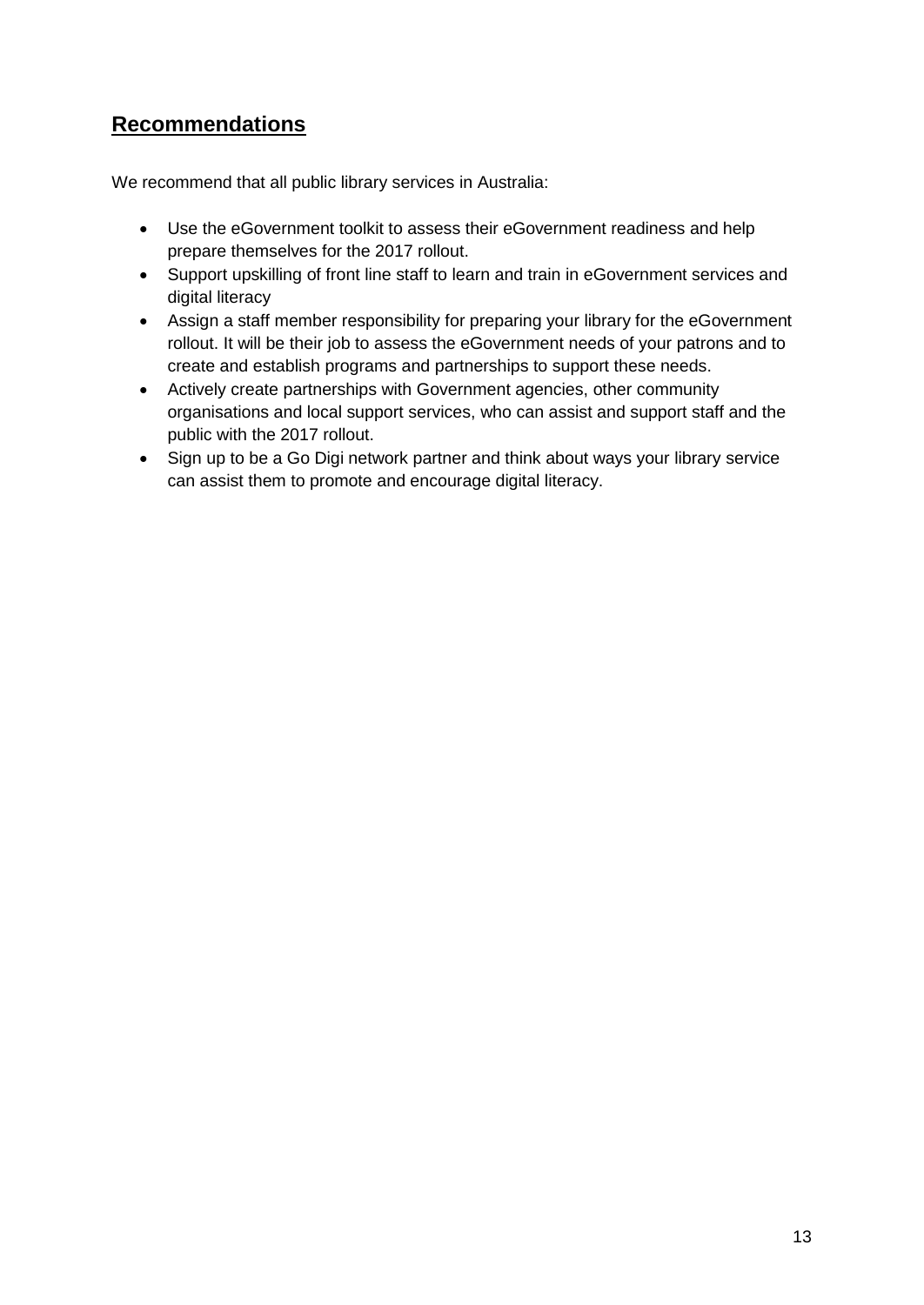## <span id="page-14-0"></span>**Appendix – survey results**

In October 2015, the eGov Ready Project Team conducted two surveys to assess the impact eGovernment has already had on Victorian public libraries. The results of these surveys can be accessed through the links below.

*Survey for Staff: Demand on public libraries to provide access to and navigate e-government services*. Results available at<https://www.surveymonkey.net/results/SM-PWC99SFC/>

*Survey for Executive Team: Demand on public libraries to provide access to and navigate egovernment services* Results available at<https://www.surveymonkey.net/results/SM-FG6F7SFC/>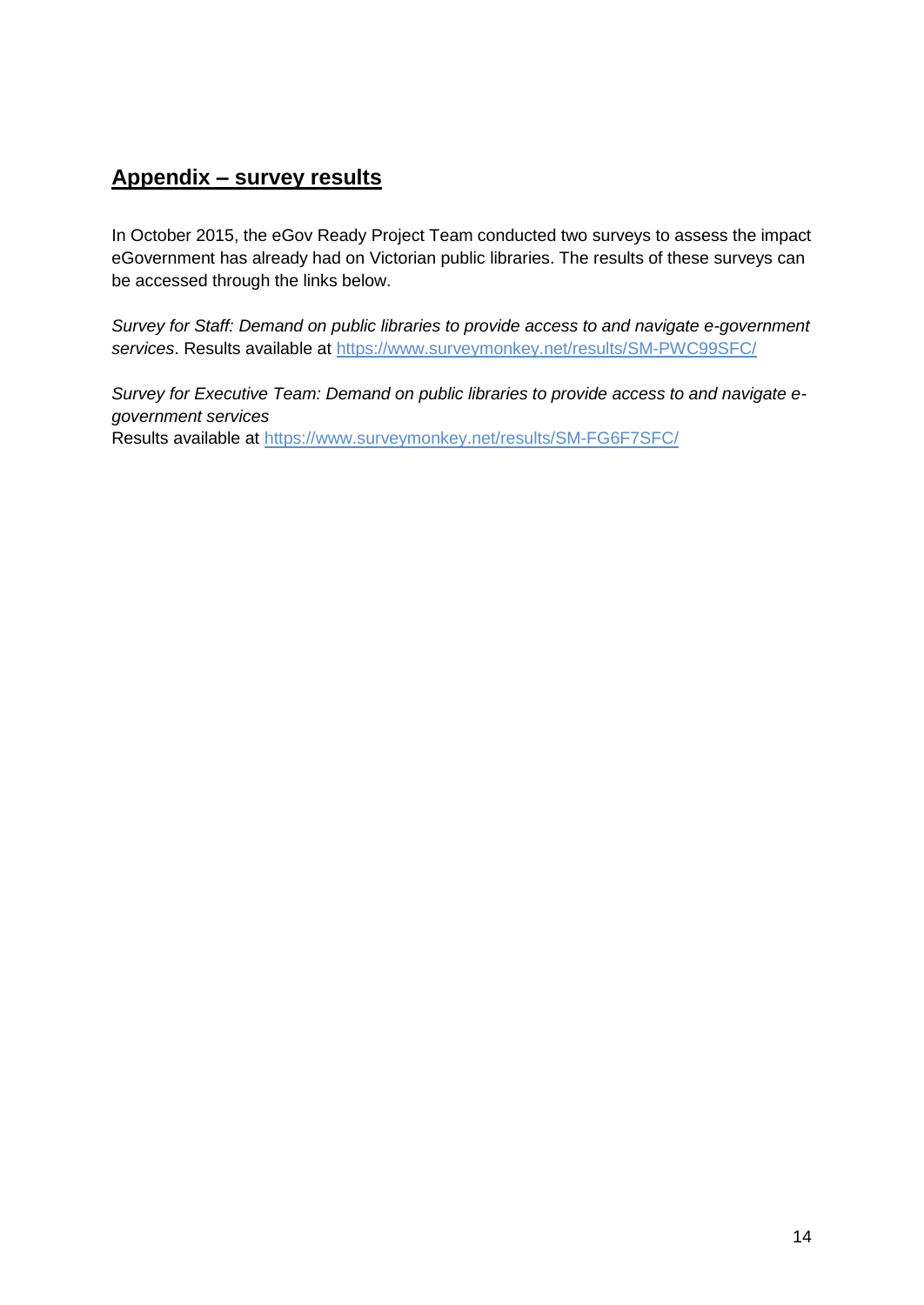## <span id="page-15-0"></span>**Acknowledgments**

We wish to thank the following people for their support and assistance during the project:

Paula Kelly, Hobson Bay Libraries

Scott Ko, Senior Consultant at Cube Group

Cube Group

Go Digi

Micah Macri, Eastern Regional Libraries

Danielle Johanesen, Mitchell Library Service

Centrelink, Bendigo Branch

Centrelink, Boronia Branch

Women's Information and Referral Exchange Inc. (WIRE)

John Martin and Sue Upton, Upton Martin Consulting

The 2015 Shared Leadership participants

Hume Libraries

Goldfields Library Corporation

Greater Dandenong Libraries

Yarra Plenty Regional Libraries

Public Libraries Victoria Network and the State Library Victoria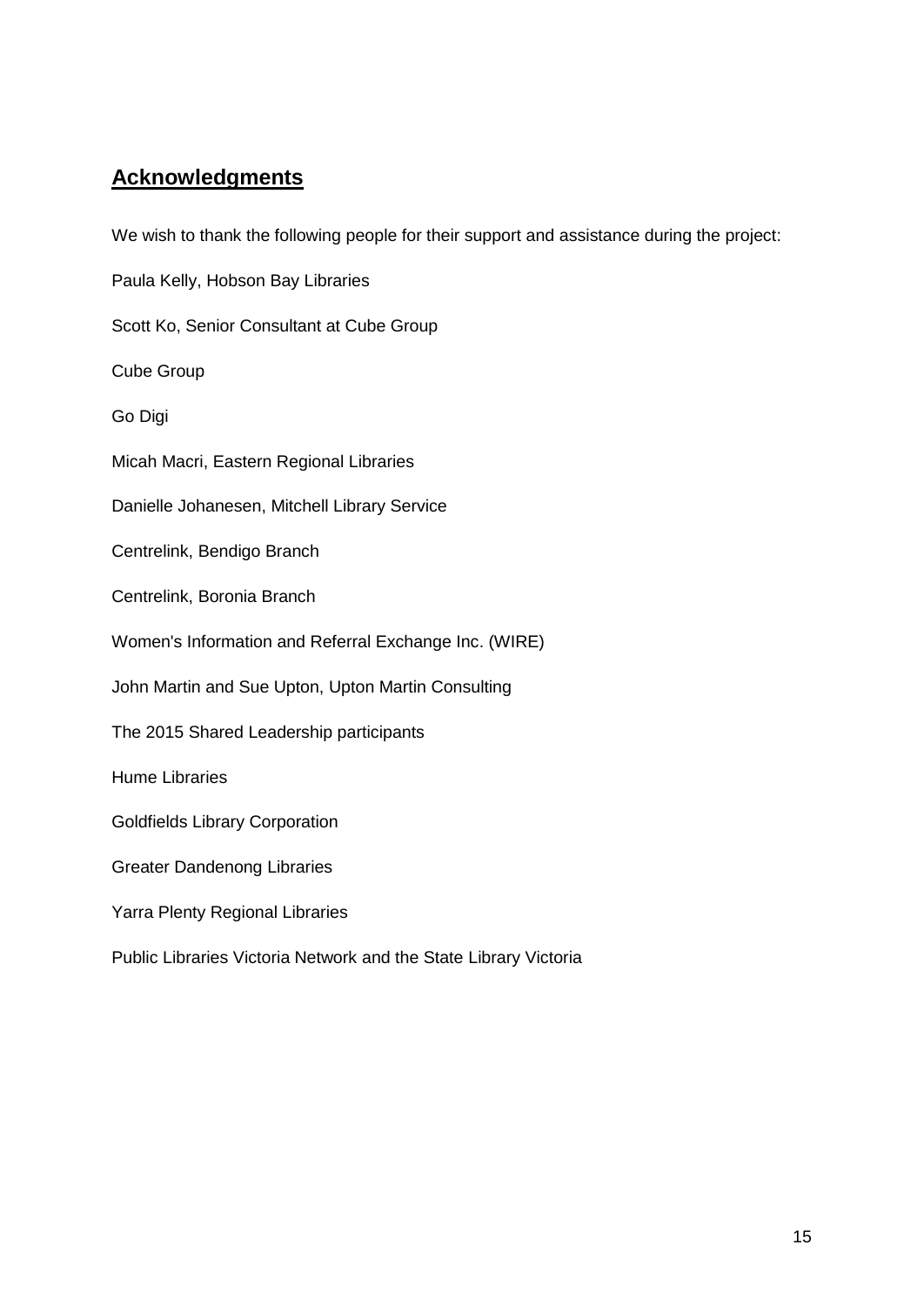## <span id="page-16-0"></span>**References**

- 1. National Information and Communications Technology Australia *New models for Digital Government: The role of service brokers in driving innovation* November 2014 [https://www.nicta.com.au/content/uploads/2015/02/2014-](https://www.nicta.com.au/content/uploads/2015/02/2014-NewmodelsforDigitalGovernment.pdf) [NewmodelsforDigitalGovernment.pdf,](https://www.nicta.com.au/content/uploads/2015/02/2014-NewmodelsforDigitalGovernment.pdf) accessed November 6<sup>th</sup>, 2015
- 2. Digital Service Standard' *Digital Transformation Office website*  [https://www.dto.gov.au/standard,](https://www.dto.gov.au/standard) accessed September 30<sup>th</sup> 2015
- 3. Cowan, Paris, 'Victoria jumps on board with myGov' *IT news* May 21st 2014 [http://www.itnews.com.au/news/victoria-jumps-on-board-with-mygov-385974,](http://www.itnews.com.au/news/victoria-jumps-on-board-with-mygov-385974) accessed November 20<sup>th</sup>, 2015
- 4. The Australian Liberal Party *The Coalition Policy for E-Government and the Digital Economy*, August 2013 [http://www.malcolmturnbull.com.au/assets/Coalitions\\_Policy\\_for\\_E-](http://www.malcolmturnbull.com.au/assets/Coalitions_Policy_for_E-Government_and_the_Digital_Economy_%282%29.pdf)Government and the Digital Economy %282%29.pdf , accessed August 30<sup>th</sup> 2015
- 5. Australian National Audit Office *The Auditor-General ANAO Report No.37 2014–15 Performance Audit. Management of Smart Centres' Centrelink Telephone Services. Department of Human Services*  [http://www.anao.gov.au/~/media/Files/Audit%20Reports/2014%202015/Report%203](http://www.anao.gov.au/~/media/Files/Audit%20Reports/2014%202015/Report%2037/AuditReport_%202014-2015_37.pdf) [7/AuditReport\\_%202014-2015\\_37.pdf](http://www.anao.gov.au/~/media/Files/Audit%20Reports/2014%202015/Report%2037/AuditReport_%202014-2015_37.pdf) *,* accessed October 20th 2015
- 6. Australian National Audit Office *The Auditor-General ANAO Report No.7 2014–15 Performance Audit. Administration of Contact Centres / Australian Taxation Office.*  [http://www.anao.gov.au/~/media/Files/Audit%20Reports/2014%202015/Report%207/](http://www.anao.gov.au/~/media/Files/Audit%20Reports/2014%202015/Report%207/AuditReport_2014-2015_7.pdf) [AuditReport\\_2014-2015\\_7.pdf,](http://www.anao.gov.au/~/media/Files/Audit%20Reports/2014%202015/Report%207/AuditReport_2014-2015_7.pdf) accessed 20<sup>th</sup> October 2015
- 7. Deloitte Access Economics (commissioned by Adobe) *Digital government transformation (2015)*  [http://www2.deloitte.com/content/dam/Deloitte/au/Documents/Economics/deloitte-au](http://www2.deloitte.com/content/dam/Deloitte/au/Documents/Economics/deloitte-au-economics-digital-government-transformation-230715.pdf)[economics-digital-government-transformation-230715.pdf,](http://www2.deloitte.com/content/dam/Deloitte/au/Documents/Economics/deloitte-au-economics-digital-government-transformation-230715.pdf) accessed 23<sup>rd</sup> November, 2015.
- 8. Deloitte Access Economics (commissioned by Adobe) *Digital government transformation* 2015 [http://www2.deloitte.com/content/dam/Deloitte/au/Documents/Economics/deloitte-au](http://www2.deloitte.com/content/dam/Deloitte/au/Documents/Economics/deloitte-au-economics-digital-government-transformation-230715.pdf)[economics-digital-government-transformation-230715.pdf,](http://www2.deloitte.com/content/dam/Deloitte/au/Documents/Economics/deloitte-au-economics-digital-government-transformation-230715.pdf) accessed 23<sup>rd</sup> November, 2015.
- 9. *Department of Human Services Digital Information Night*, 30<sup>th</sup> September 2015, Footscray Service Centre.
- 10. Australian Bureau of Statistics *The Household Use of Information Technology, Australia, 2012-13 survey*  [http://www.abs.gov.au/ausstats/abs@.nsf/Lookup/8146.0Chapter32012-13,](http://www.abs.gov.au/ausstats/abs@.nsf/Lookup/8146.0Chapter32012-13) accessed on September 2<sup>nd</sup> 2015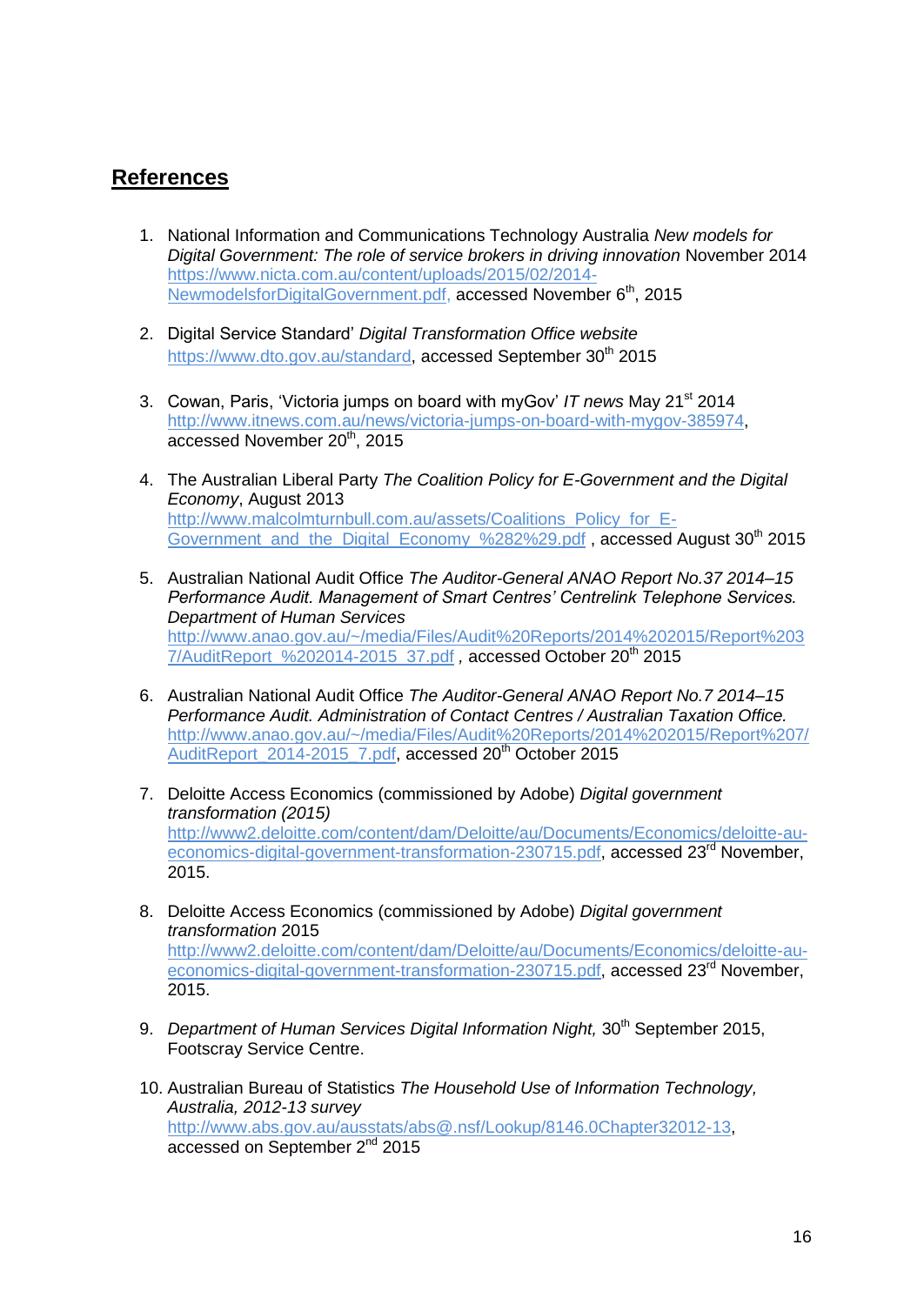- 11. Various media reports (see end of references).
- 12. Jennifer Berryman for the Public Library Network Research Committee *Egovernment: Issues and Implications for Public Libraries. A report on trends and themes in the literature*, March 2004. [http://www.sl.nsw.gov.au/services/public\\_libraries/docs/egov\\_issues\\_implications\\_pl](http://www.sl.nsw.gov.au/services/public_libraries/docs/egov_issues_implications_pln.pdf) [n.pdf,](http://www.sl.nsw.gov.au/services/public_libraries/docs/egov_issues_implications_pln.pdf) accessed September 30<sup>th</sup> 2015
- 13. State Library of Victoria *Victorian Public Libraries 2030 Strategic Framework*, 19th June 2013 [http://www.plvn.net.au/sites/default/files/20130527%20FINAL%20VPL2030%20Full%](http://www.plvn.net.au/sites/default/files/20130527%20FINAL%20VPL2030%20Full%20Report_web.pdf) [20Report\\_web.pdf](http://www.plvn.net.au/sites/default/files/20130527%20FINAL%20VPL2030%20Full%20Report_web.pdf) accessed October 30<sup>th</sup> 2015.
- 14. Australian Public Library Alliance *The impact of egovernment on Australian public libraries: a report of the ALIA* (2015 Proposal)
- 15. Urban Libraries Council, *Edge Toolkit* [http://www.libraryedge.org/toolkit,](http://www.libraryedge.org/toolkit) accessed on 7<sup>th</sup> August 2015

#### **Media Reports**

Burton, Tom, 'Turnbull's digital free-for-all: states can join myGov for nothing' *The Mandarin, 13th* February 2015 [http://www.themandarin.com.au/21720-turnbulls-digital-free-states-can](http://www.themandarin.com.au/21720-turnbulls-digital-free-states-can-join-mygov-nothing/)[join-mygov-nothing/,](http://www.themandarin.com.au/21720-turnbulls-digital-free-states-can-join-mygov-nothing/) accessed on 23<sup>rd</sup> November 2015.

'Tips and rumours: MyGov is your problem' *Crikey*, 10<sup>th</sup> November 2015. [http://www.crikey.com.au/2015/11/10/tips-and-rumours-mygov-is-your-problem/,](http://www.crikey.com.au/2015/11/10/tips-and-rumours-mygov-is-your-problem/) accessed on 20<sup>th</sup> November 2015

'Denials just as damaging as problems' *The Canberra Times*, October 29<sup>th</sup> 2015. [http://www.theage.com.au/comment/ct-editorial/denials-just-as-damaging-as-problems-](http://www.theage.com.au/comment/ct-editorial/denials-just-as-damaging-as-problems-20151028-gklfx0.html)[20151028-gklfx0.html,](http://www.theage.com.au/comment/ct-editorial/denials-just-as-damaging-as-problems-20151028-gklfx0.html) accessed on 23<sup>rd</sup> November 2015

Curtis, Katina, 'The circular experience of a Centrelink client' Essential Baby, August 20<sup>th</sup>, 2015 [http://www.essentialbaby.com.au/life-style/family-finances/the-circular-experience-of-a](http://www.essentialbaby.com.au/life-style/family-finances/the-circular-experience-of-a-centrelink-client-20150820-gj44tc.html)[centrelink-client-20150820-gj44tc.html,](http://www.essentialbaby.com.au/life-style/family-finances/the-circular-experience-of-a-centrelink-client-20150820-gj44tc.html) accessed on the 23<sup>rd</sup> August 2015

Cowan, Paris, 'Victoria jumps on board with myGov' *IT news,* May 21st 2014 [http://www.itnews.com.au/news/victoria-jumps-on-board-with-mygov-385974,](http://www.itnews.com.au/news/victoria-jumps-on-board-with-mygov-385974) accessed on the 23<sup>rd</sup> November, 2015.

Francis, Helen 'Inside my Centrelink nightmare: myGov 'error' locks new mother out of maternity leave payments' *The Age,* November 23rd 2015 [http://www.theage.com.au/technology/technology-news/inside-my-centrelink-nightmare](http://www.theage.com.au/technology/technology-news/inside-my-centrelink-nightmare-mygov-error-locks-new-mother-out-of-maternity-leave-payments-20151123-gl5h32.html)[mygov-error-locks-new-mother-out-of-maternity-leave-payments-20151123-gl5h32.html,](http://www.theage.com.au/technology/technology-news/inside-my-centrelink-nightmare-mygov-error-locks-new-mother-out-of-maternity-leave-payments-20151123-gl5h32.html) accessed on the 23<sup>rd</sup> November 2015

Francis, Hannah 'Taxpayer records exposed by serious ATO, myGov security flaw' *The Age*, November 19<sup>th</sup> 2015 [http://www.theage.com.au/digital-life/consumer-security/taxpayer](http://www.theage.com.au/digital-life/consumer-security/taxpayer-records-exposed-by-serious-ato-mygov-security-flaw-20151117-gl1kex.html)[records-exposed-by-serious-ato-mygov-security-flaw-20151117-gl1kex.html,](http://www.theage.com.au/digital-life/consumer-security/taxpayer-records-exposed-by-serious-ato-mygov-security-flaw-20151117-gl1kex.html) accessed on